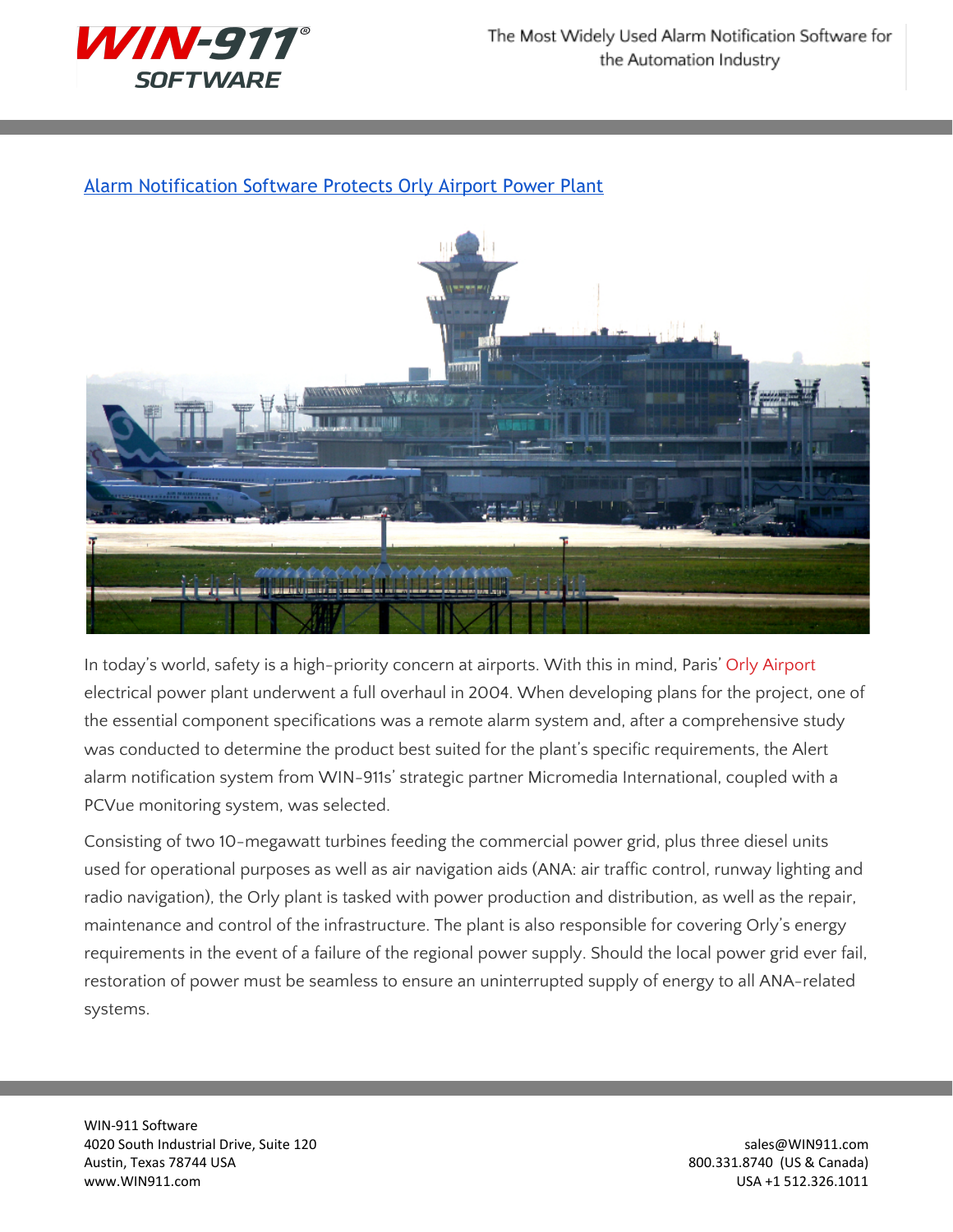

There is simply no margin for error when faced with such an implacable need for continuity. In that regard, the combination of Micromedia's [Alert](http://www.wwsinternational.com.au/Micromedia/products/alert.html) and PCVue offers great peace of mind, helping to ensure rapid, successful outcomes when responding to emergencies.

Using alarm [notification](http://www.win911.com/features-of-win-911-alarm-notification-software/) software ensures that the Orly power plant's managers and staff are able to effectively respond in a timely manner to critical fluctuations within the power grid. Short circuits, grounding faults, voltage drops, surges, interruptions, or unknown flows (i.e. the operation of equipment without prior warning) are all issues requiring immediate attention, and all can now be addressed more quickly and efficiently than was previously possible. To simplify the response process, alarm notices are categorized, prioritized, and filtered for easy identification, allowing them to be transmitted more effectively, while also preventing overloads should an overwhelming number of alarms occur.

When an alarm is triggered, a designated staff member equipped with a GSM mobile phone will receive phone notifications. The primary role of the recipient is to relay the information, but they also maintain control over the alarm's validation and final distribution of the notifications. By centralising these alarms, plant managers are able to quickly diagnose the degree of urgency and determine the appropriate response.

Upon receiving an alarm notification, the operator first acknowledges the call by pressing a predetermined digit. Alarm notices can be accessed by the recipient at any time. In addition, they can be acknowledged in groups or one-by-one. It is also possible to call back at any time to obtain a summary of the incidents as they are being resolved.

Previously, the Orly plant used a traditional system of warning lights and audible alarms. This style of warning system compromised the effectiveness of operators for two main reasons. First, the fixed nature of the hardware required trained personnel to be present in the control room at all times. Second, the information they received was incomplete: an alarm provided the location of a problem, but not necessarily its specific nature.

In comparison, the calls received from the Alert system consist of a pre-recorded voice message which includes as much detail as possible, received on any [mobile](http://www.win911.com/features-of-mobile-911/) device. Operators at the plant now enjoy greater mobility, allowing them to monitor the sector while remaining reachable at all times. They are also able to address faults with the right information and level of precision at exactly the right time, enhancing their reactivity in any emergency. Once an alarm has been addressed, repair work is better

WIN-911 Software 4020 South Industrial Drive, Suite 120 sales extends to the state of the state of the state of the state of the state of the state of the state of the state of the state of the state of the state of the state of the state Austin, Texas 78744 USA 800.331.8740 (US & Canada) www.WIN911.com USA +1 512.326.1011